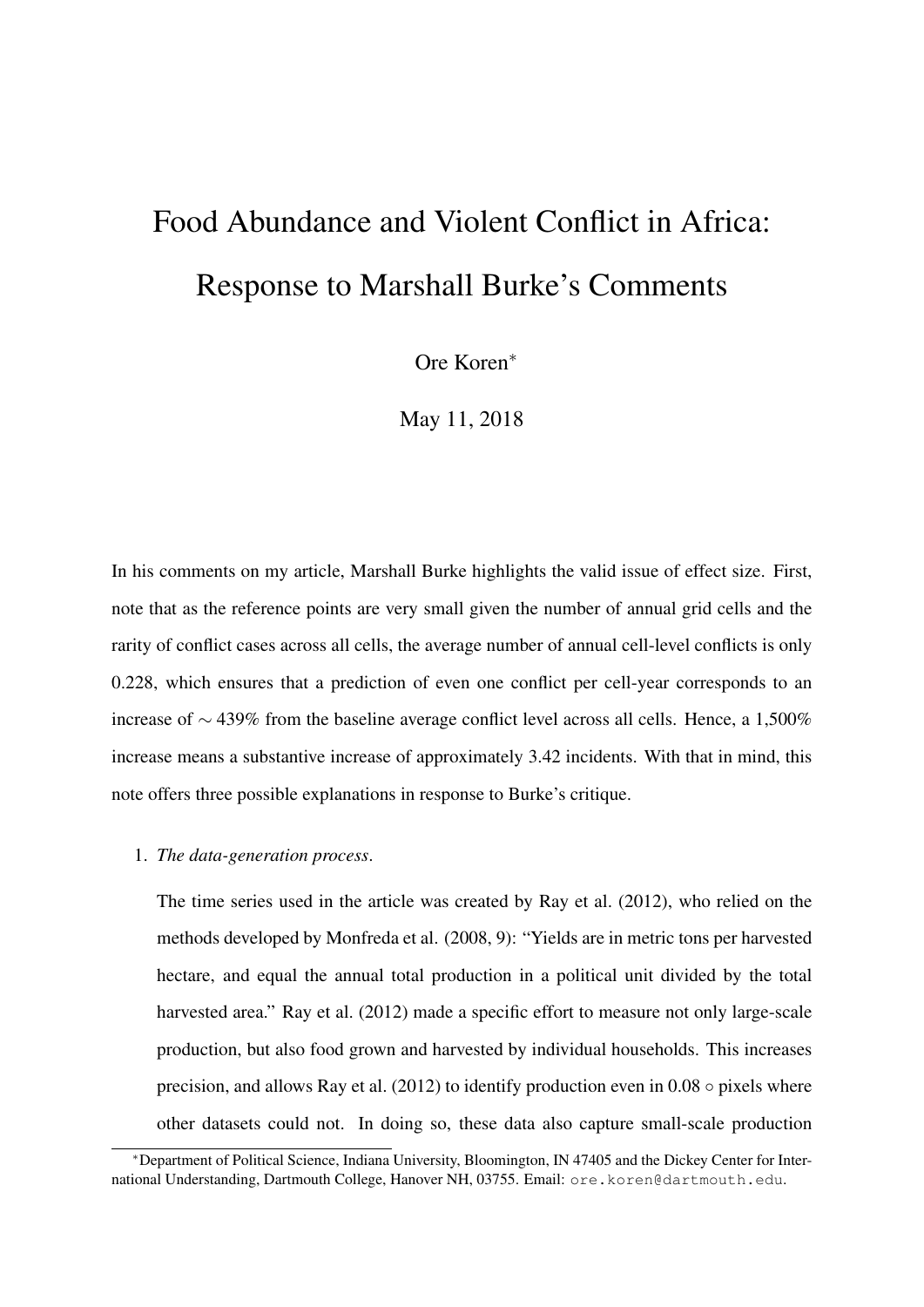quantities that are very sensitive to rainfall variations, and hence – when instrumented using rainfall-based indicators – can have large effects on conflict frequency.

## 2. *Aggregation choices*.

When averaging yield levels to the  $0.5 \circ$  level, I divided the total annual yield for each crop by the total number of pixels within a given cell. This was done to construct an average annual yield per cell measure (metric tons per harvested hectare) that is unaffected by the size of each cell. While aggregation choices should not affect statistical significance, they can influence effect size. An alternative choice is to aggregate the data by dividing them by (log) area of a given grid cell (in kilometers). In this case, the wheat coefficients are 53.17 and 41.86, and the maize coefficients are 78.88 and 59.19 for the baseline and full models, respectively. All coefficients maintain their *p* values.

## 3. *The instrumental variable*.

The coefficient sizes can also be explained by the reliance on drought as the instrument. The instrument might pick up shocks that are severe enough to lead some farmers to abandon their crop entirely. The reliance on a categorical rather than a binary drought measure (as done in the article) should help to alleviate this concern, but perhaps not entirely. Table 5 of the article shows that in the GMM models, which rely only on internal instruments, these effects are much smaller. Nevertheless, each crop's coefficient remains positive, statistically significant, and substantively meaningful, although to a lesser extent.

Beyond the immediate linkages between agricultural productivity and conflict, these findings highlight the importance of context. As McGuirk and Burke (2017) show, lower productivity might depress rural conflicts but increase the probability of urban violence. I therefore agree with Burke that "as with food prices, local-level shocks can push different types of conflict in different directions for different actors."

McGuirk, E., and M. Burke. 2017. "The Economic Origins of Conflict in Africa." National Bureau of Economic Research Paper No. w23056. http://www.nber.org/papers/w23056.